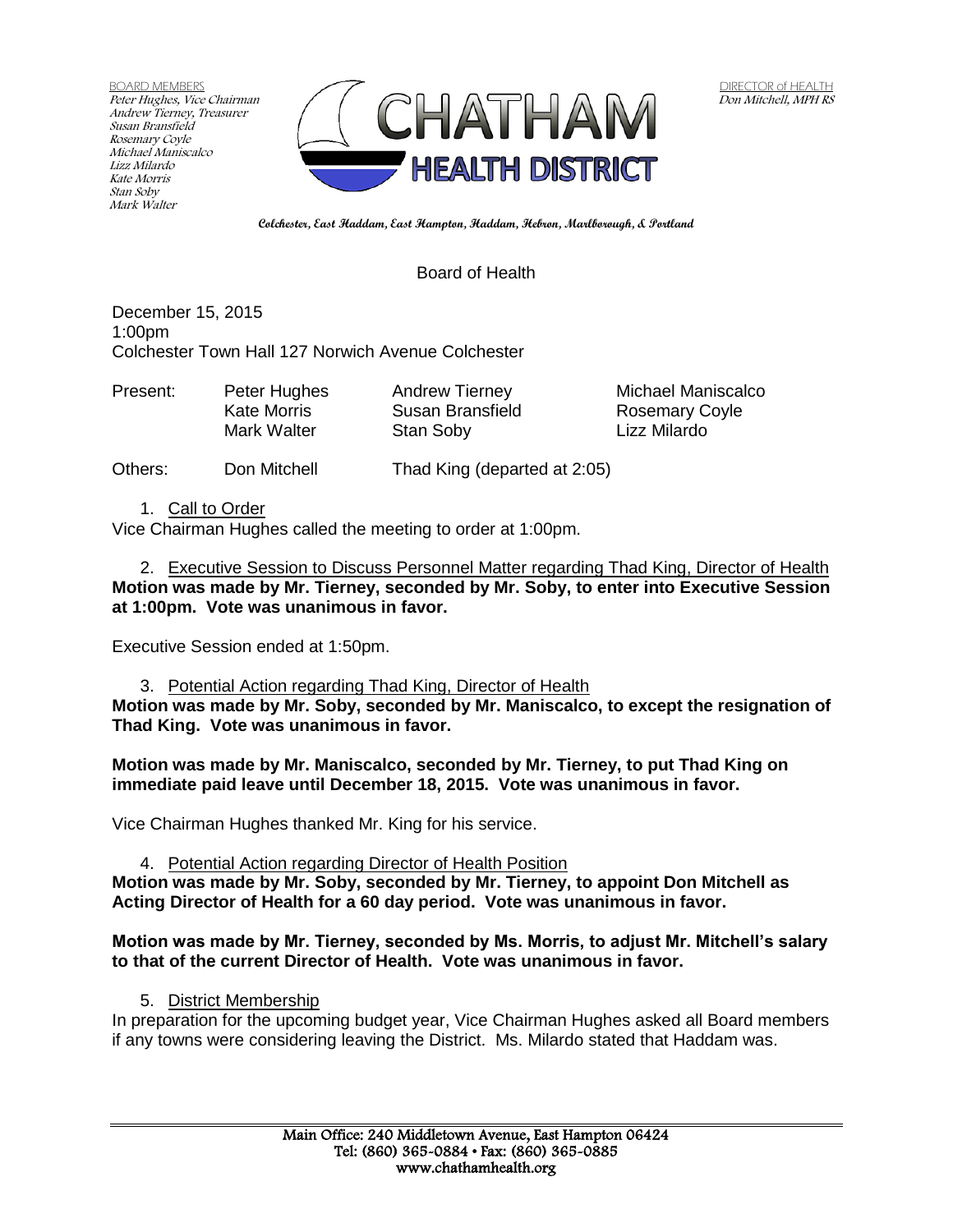## 6. Approval of Minutes – November 17, 2015

#### **Due to the minutes not being distributed motion was made by Ms. Morris, seconded by Mr. Tierney, to table approval until the next meeting. Vote was unanimous in favor.**

# 7. Public Remarks

Kitch Breen Czernicki, 513 Main Street Portland, expressed concern for the lack of posting of minutes and agendas to the District website, dissatisfaction with the Board accepting the resignation with pay, and disappointment with the Board for being made aware of allegations against Mr. King back in May but the public was not made aware. Ms. Czernicki also expressed concern for the withholding and possible loss of grant funds due to the District.

Melissa Schlag, Haddam, thanked Thad King for all his work as well as the Board. Ms. Schlag stated that the Board has worked very hard since May. Ms. Schlag also stated that this was a personnel issue and it does get handled in executive session.

## 8. Communications

Tabled to the next meeting.

## 9. Director of Health Report

## Interim Budget Report

Vice Chairman Hughes stated that he would be hand delivering the Per Capita Grant application to DPH Thursday, December 17<sup>th</sup>, at which time DPH stated they will release half of the funds. Vice Chairman Hughes also stated that DPH is also in the process of releasing funds from the Block Grant, Lead Grant, and Emergency Preparedness Grant.

10. Committee Reports

Nothing to report.

## 11. 2016 Meeting Dates

## 12. Proposed Budget Discussion – Public Hearing Date

Mr. King had sent the Board two budget proposals, one with a 2% increase and the other with a 5% increase. Mr. Hughes stated that if Haddam does choose to leave the District the per capita will then increase from \$9.65 to \$11.25, a 20% increase. Ms. Milardo stated that Haddam residents have expressed to her that they have not been happy with the services provided to them by the District for a very long time. A town meeting is required in order to withdrawal from the District by December  $31^{st}$ . If the meeting is not held by that time, Haddam would then be obligated to stay for another 18 months. A town meeting is scheduled for December 23<sup>rd</sup>. Brief discussion was held regarding the complaints from residents; variations of code interpretation, rudeness, food inspections, lack of callbacks. Mr. Mitchell noted that many times residents and business owners are not used to regulatory requirements when coming into a health district. It was suggested by members of the Board that Mr. Mitchell perhaps attend the town meeting to answer questions. Ms. Milardo stated that would prefer to have a meeting with Mr. Mitchell prior to the meeting.

The following is a breakout of the towns per capita as proposed in the 2016-17 budget and if Haddam were to withdraw:

| Town:<br>Colchester | Proposed:<br>\$156,253 | Without Haddam:<br>\$183,000 |
|---------------------|------------------------|------------------------------|
| East Haddam         | \$88,760               | \$103,000                    |
| East Hampton        | \$124,234              | \$145,000                    |